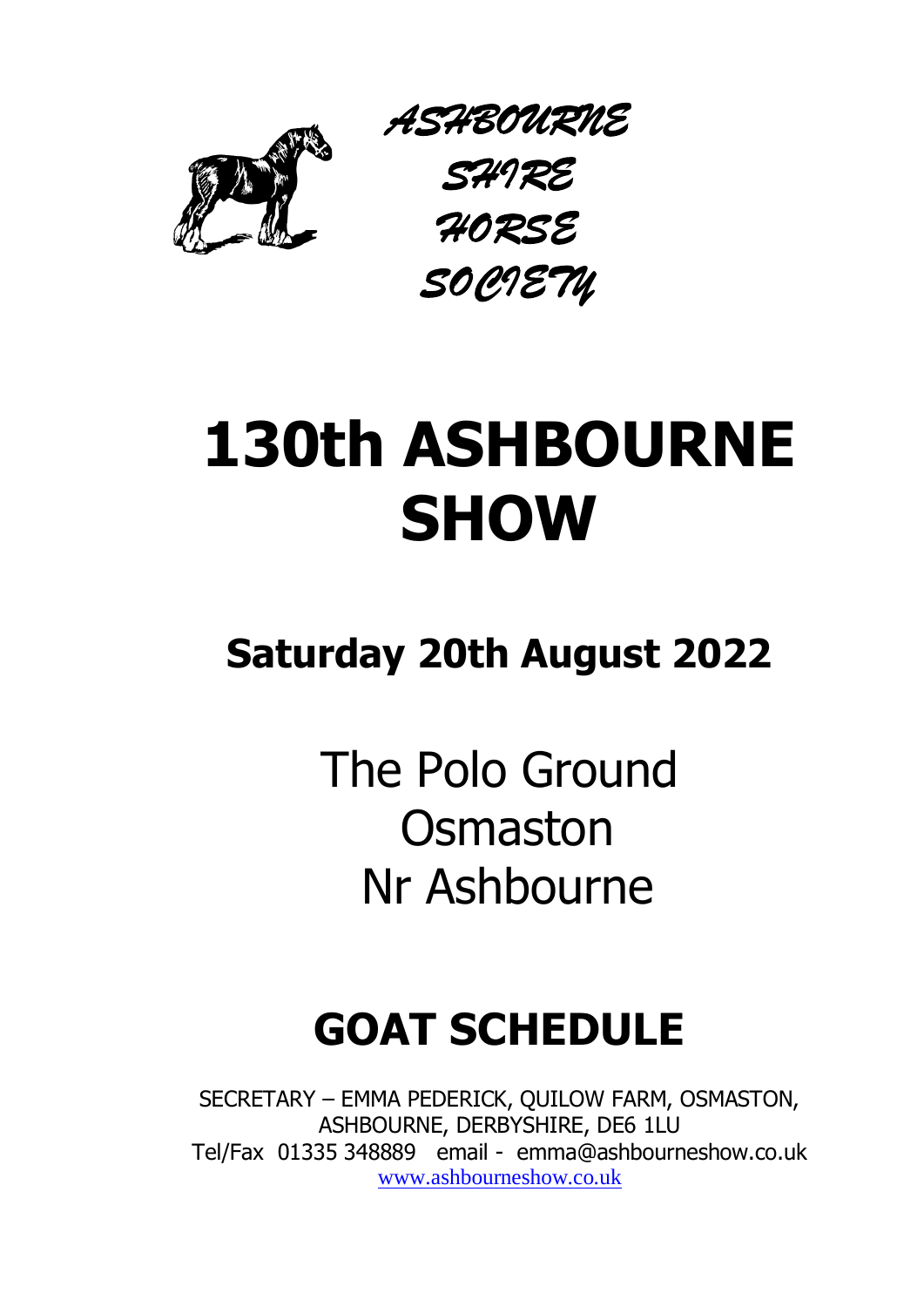## **GOAT SECTION**

Affiliated to the British Goat Society - OPEN CLASSES

Judging commences at 10 am

### **Secretary: Mrs Emma Pederick**

**Stewards:** Mrs Christine Woodward & Mrs Joanne Smith

**Judge:** Mr A Morrey

The Goat Classes are held under the Rules, Regulation and Recognition of the British Goat Society. All exhibits must be registered with the British Goat Society as in the ownership and in the name of the exhibitor, the registered name, number and identification mark being quoted on the entry form plus the kidding date for goats in milk. No entries will be accepted unless CAE blood test results are on the BGS submission forms or Premium Sheep and Goat Health Scheme forms. This is to enable quick and accurate confirmation of the goats attending a show. Entries for all kids must be accompanied by the necessary valid certificate for their dams.

Goats must have kidded a minimum of 30 days prior to the show. No pregnant goat may be admitted to the showground. In the event of an unforeseen kidding or abortion the goat must be immediately isolated from other goats. Full details of the goat, exhibitor and action taken must be reported in writing by the Chief Steward to the BGS Secretary immediately after the show. Exhibitors are advised that milk produced at the show should not be fed to goats of any age as this appears to have been a factor in the spread of CAE in the past. Entries will be restricted to goats from herds that are WHOLE HERD NEGATIVE CAE TESTED within the 12 months prior to the show. Whole herd negative tested means an entire herd in which all animals over 1 year old hold a current negative CAE test certificate, and all kids must be the progeny of a CAE negative tested dam. If any herds have had a positive CAE result they must provide two clear whole herd tests, completed since the reactor has been culled. The tests must be not more than 12 months apart and not less than 6 months apart

Goats in milk must be on the Showground be 5.30 p.m. on Friday 19th August 2022 for milking out at 6.30 p.m.

Goatlings and kids must be on the Showground by 8.30 a.m. on Saturday 20th August 2022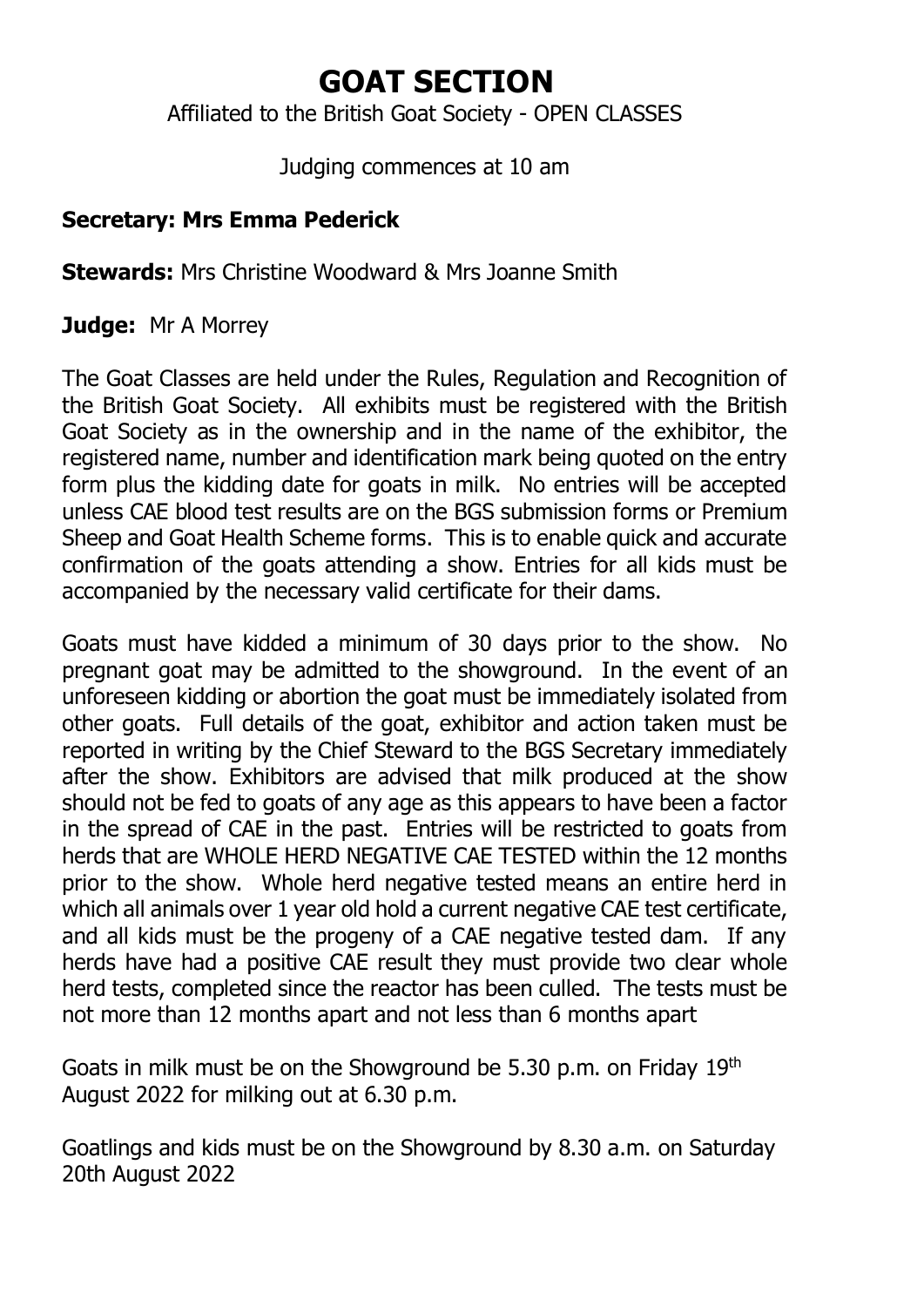PENNING - please indicate on your entry form which category is required to enable the correct penning to be provided.

**ENTRIES CAN ONLY BE ACCEPTED FROM WHOLE HERD TESTED HERDS AND MUST BE ON THE OFFICIAL BGS CAE FORMS - FAILURE TO DO SO WILL RESULT IN YOUR ENTRY BEING RETURNED**

Exhibitors are requested not to bring to the Showground any goats that have ever had a positive reaction to CAE test.

#### **Entry fees per entry** –

| Members of Ashbourne show | £2.50 |
|---------------------------|-------|
| Non-members               | £3.50 |

If same goat entered in milking and showing £6.00

Prize Money Classes 400 – 419 1 st £6, 2nd £4, 3rd £3, 4th £2

> Classes 425 – 432 1<sup>st</sup> £10, 2<sup>nd</sup> £7, 3<sup>rd</sup> £6, 4<sup>th</sup> £4

## **ENTRIES CLOSE – 1 st August 2022**

*ONLINE ENTRIES NOW AVAILABLE*

## **Late entries will not be accepted**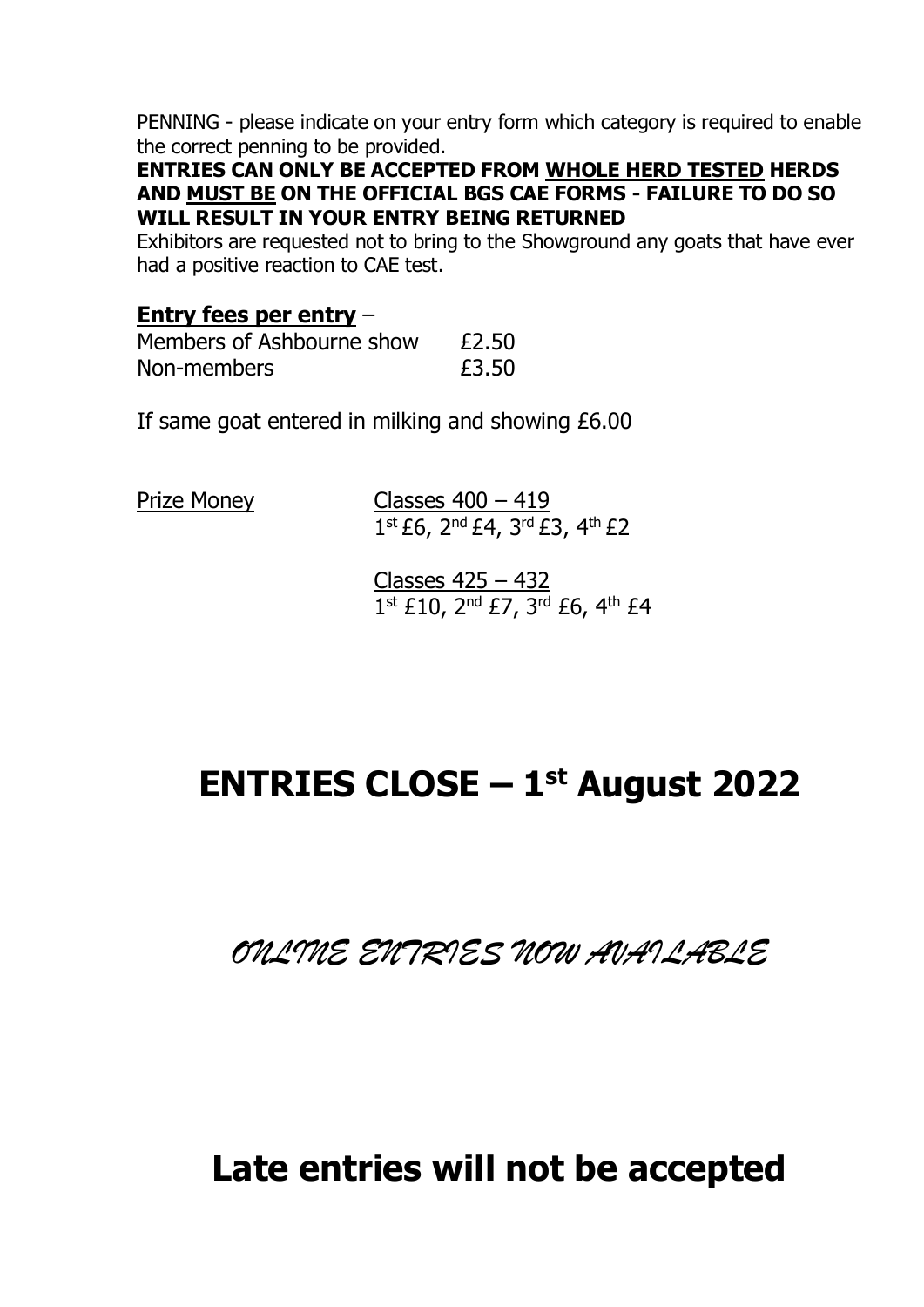## **ASHBOURNE SHOW CPH NUMBER IS 09/053/8000**

| <b>CLASS 400</b> | FEMALE GOAT that has borne a kid, any age, in milk           |
|------------------|--------------------------------------------------------------|
|                  | entered in the Toggenburg section of the herd book           |
| <b>CLASS 401</b> | FEMALE GOAT that has borne a kid, any age, in milk           |
|                  | entered in the British Toggenburg section of the herd        |
|                  | book                                                         |
| <b>CLASS 402</b> | FEMALE GOAT that has borne a kid, any age, in milk           |
|                  | entered in the Saanen section of the herd book               |
| <b>CLASS 403</b> | FEMALE GOAT that has borne a kid, any age, in milk           |
|                  | entered in the British Saanen section of the herd book       |
| <b>CLASS 404</b> | FEMALE GOAT that has borne a kid, any age, in milk           |
|                  | entered in the <b>Anglo-Nubian</b> Section of the herd book  |
| <b>CLASS 405</b> | FEMALE GOAT that has borne a kid, any age, in milk           |
|                  | entered in the British Alpine Section of the herd book       |
| <b>CLASS 406</b> | FEMALE GOAT that has borne a kid, any age, in milk           |
|                  | entered in the Golden or English Guernsey section of         |
|                  | the herd book.                                               |
| <b>CLASS 407</b> | FEMALE GOAT that has borne a kid any age, in milk, Any       |
|                  | <b>Other Variety</b>                                         |
|                  |                                                              |
| <b>CLASS 408</b> | GOATLING that has not borne a kid, over 1 but not            |
|                  | exceeding 2years entered in the Toggenburg or British        |
|                  | Toggenburg section of the herd book                          |
| <b>CLASS 409</b> | GOATLING that has not borne a kid, over 1 but not            |
|                  | exceeding 2 years entered in the Saanen or British           |
|                  | Saanen section of the herd book                              |
| <b>CLASS 410</b> | GOATLING that has not borne a kid, over 1 but not            |
|                  | exceeding 2 years entered in the <b>Anglo-Nubian</b> section |
|                  | of the herd book                                             |
| <b>CLASS 411</b> | GOATLING that has not borne a kid, over 1 but not            |
|                  | exceeding 2 years entered in the British Alpine section      |
|                  | of the herd book                                             |
| <b>CLASS 412</b> | GOATLING that has not borne a kid, over 1 but not            |
|                  | exceeding 2 years entered in the Golden or English           |
|                  | Guernsey section of the herd book                            |
| <b>CLASS 413</b> | GOATLING that has not borne a kid, over 1 but not            |
|                  | exceeding 2 years Any Other Variety                          |
|                  |                                                              |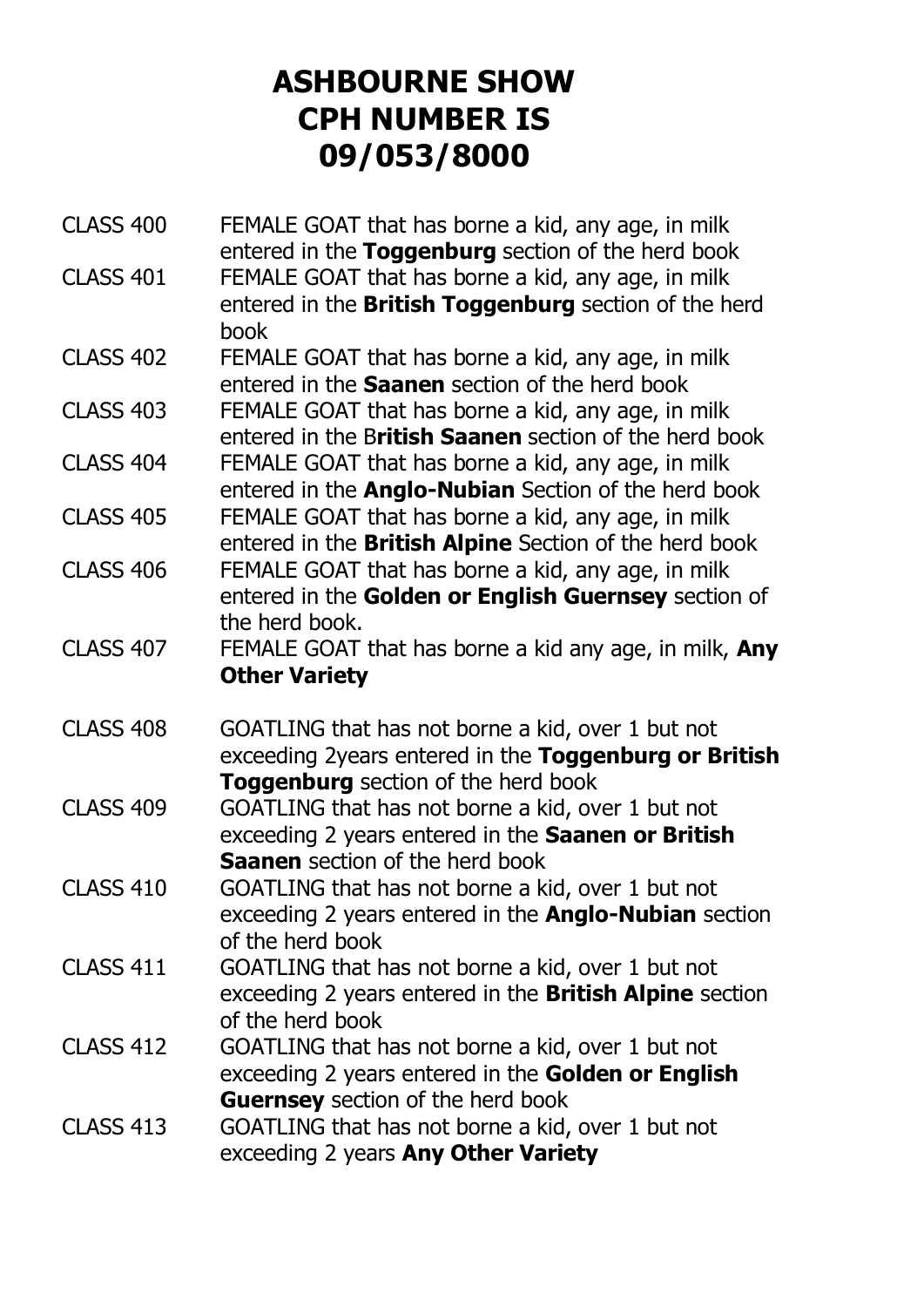| CLASS 414 | FEMALE KID over 2 months but not exceeding 1 year |
|-----------|---------------------------------------------------|
|           | entered in the Toggenburg or British Toggenburg   |
|           | sectionof the herd book                           |

- CLASS 415 FEMALE KID over 2 months but not exceeding 1 year entered in the **Saanen or British Saanen** section of the herd book
- CLASS 416 FEMALE KID over 2 months but not exceeding 1 year entered in the **Anglo-Nubian** Section of the herd book CLASS 417 FEMALE KID over 2 months but not exceeding 1 year
- entered in the **British Alpine** Section of the herd book
- CLASS 418 FEMALE KID over 2 months but not exceeding 1 year entered in the **Golden or English Guernsey** section of the herd book
- CLASS 419 FEMALE KID over 2 months but not exceeding 1 year, **Any Other Variety**

CLASS YH1 Free entry - Child handling class. No prize money. **1 st place rosette and rosettes for all handlers.** Goatling or kid must have been entered in previous classes

| MILKING COMPETITION for goats of any age in the     |
|-----------------------------------------------------|
| Toggenburg section of the herd book                 |
| MILKING COMPETITION for goats of any age in the     |
| <b>British Toggenburg</b> section of the herd book  |
| MILKING COMPETITION for goats of any age in the     |
| <b>Saanen</b> Section of the herd book              |
| MILKING COMPETITION for goats of any age in the     |
| <b>British Saanen</b> Section of the herd book      |
| MILKING COMPETITION for goats of any age in the     |
| Anglo-Nubian section of the Herd book               |
| MILKING COMPETITION for goats of any age in the     |
| <b>British Alpine</b> section of the herd book      |
| MILKING COMPETITION for goats of any age in the     |
| Golden or English Guernsey section of the herd book |
| MILKING COMPETITION for goats of any age Any Other  |
| <b>Variety</b>                                      |
|                                                     |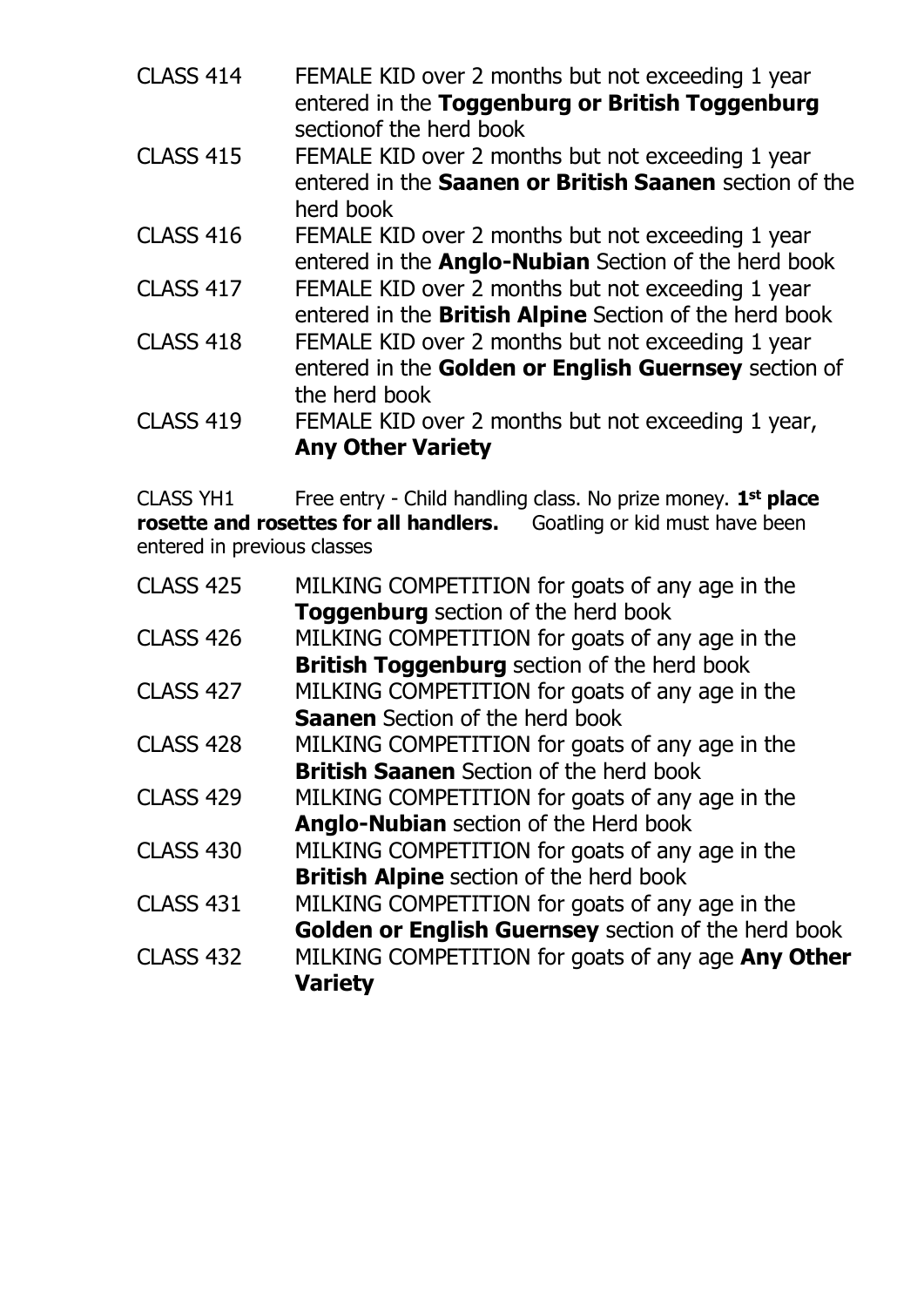## **Trophies and Awards**

**THE DEVONSHIRE TROPHY** (Presented by the Duchess of Devonshire) For the Best Exhibit in the Goat Classes

**THE MAREL HOLLIS TANKARD** 

For Reserve Best in Show

#### **THE MARIVALE SILVER BOWL**

Awarded to the Highest Yielding goat on showday

#### **THE MASON CUP**

Awarded to the Best Goatling in Show

#### **THE CHELLWIN SILVER CUP**

Awarded to the Best Kid in Show

**THE ROTHERWOOD CUP**(Presented by PE & AC Ragg) For the Best Toggenburg or British Toggenburg Goat, any age, bred by the Exhibitor

**THE FARRIERS CUP** (Presented by the late Mr K & Mrs Winkle, Stanton) For the Best Any Other Breed Goat

**THE LOCHRANE TROPHY** (Presented in memory of the late FAJ Lochrane Esq) For the Best milker in the inspection classes

#### **CHILD HANDLER TROPHY**

(originally presented at the Derbyshire Dairy Goat Club Youngstock Shows for the Best Child Handler and represented to Ashbourne Show in 2008 for the Best Child Handler)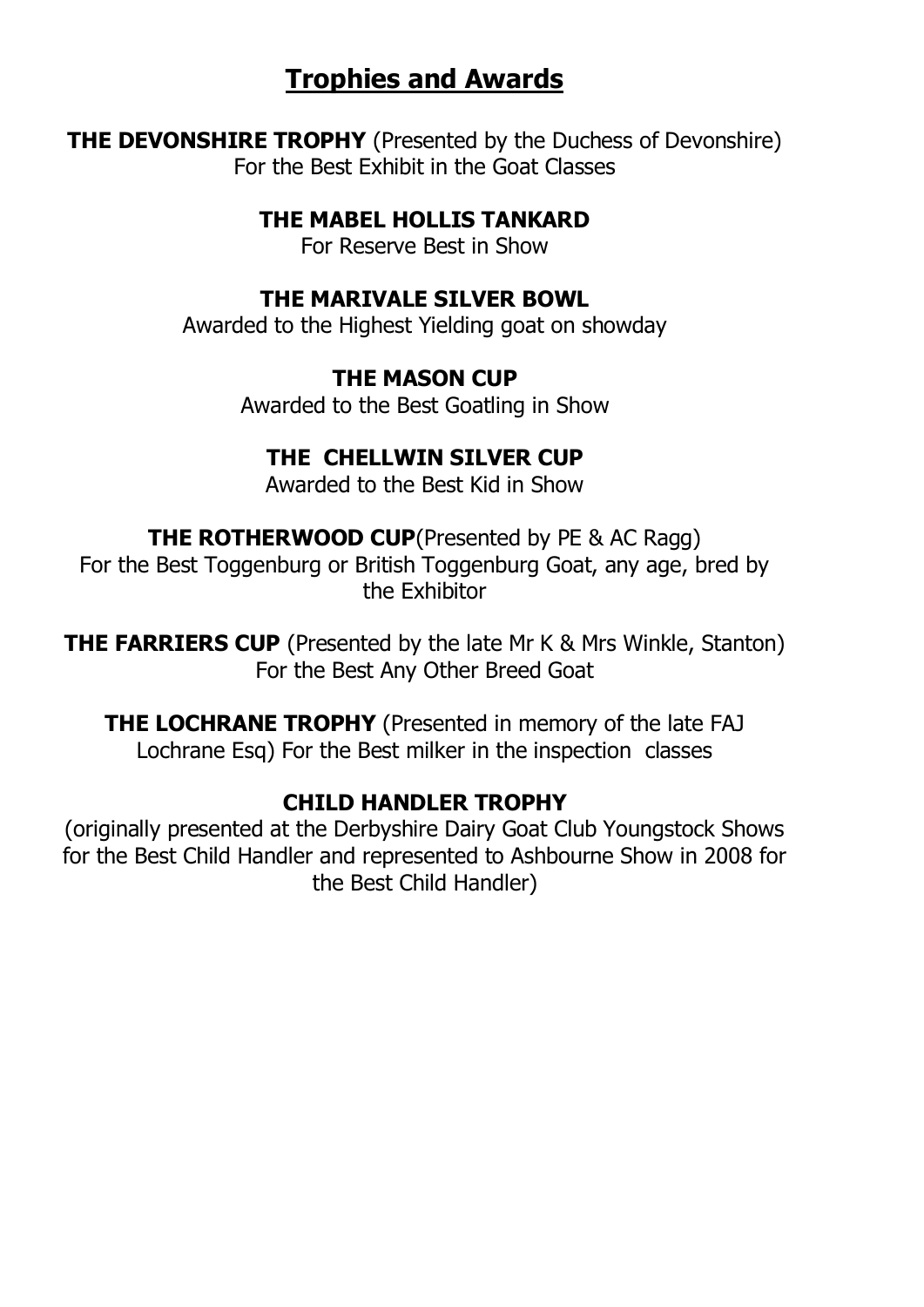## **THE BRITISH GOAT SOCIETY OFFERS**

A Rosette for the Best Goat in the Show

Special Challenge Certificate for the Best Goat that has borne a kid Special Challenge Certificate for the Best Inspection/Production Goat Breed Challenge Certificate for the Best Goat that has borne a kid in each of the following breeds: Saanen, Toggenburg, Anglo-Nubian, British Alpine, British-Saanen, British-Toggenburg, Golden Guernsey and British-Guernsey

A Certificate of Merit for the Best British Milker that has borne a kid

*The "Stud Goat" Challenge Cup for the Stud Goat the sire of the best progeny exhibited at certain Shows, not exceeding nine in number, in any one calendar year. Points will be allotted to progeny winning prizes as follows: Each 1st prize, 3 points, 2nd prize, 2 points, 3rd prize, 1 point; subject to no goat being allotted more than three points in inspection classes and three points in milking competitions at any one show. No points will be allotted in respect of awards in "family", or in "novice" or other restricted classes. The qualities of the goat itself will not be taken into consideration. The Cup will be awarded to the breeder of the Stud Goat whose progeny secure the most points, provided that not less than 25 points are obtained by the progeny of one goat.*

### **EXHIBITION RULES**

- **1.** All exhibits must be the bona-fide property of the exhibitor and carry the correct number and must be in the charge of an attendant who will be required to conform to any requlations council deems expedient to enforce.
- 2. Where sketch card numbers are used instead of earmark numbers, then these must be brought to the show along with the animals for identification purposes

3. All prize winning animals must be paraded in the Grand Parade or owners will risk forfeiture of prize money at the discretion of the Stewards.

4. Any animal winning a prize(s) at the show and subsequently found to be ineligible shall be disqualified.

5. The Judge's decision shall be final and Council reserves the right to withhold any of the prizes offered if, in the opinion of the Judge(s), the exhibits do not possess sufficient merit.

6. Any member of the Society or Exhibitor wishing to lodge a protest in respect of any animal exhibited or any breach of the society's regulations must do so in person and in writing by 3pm on Showday, before any